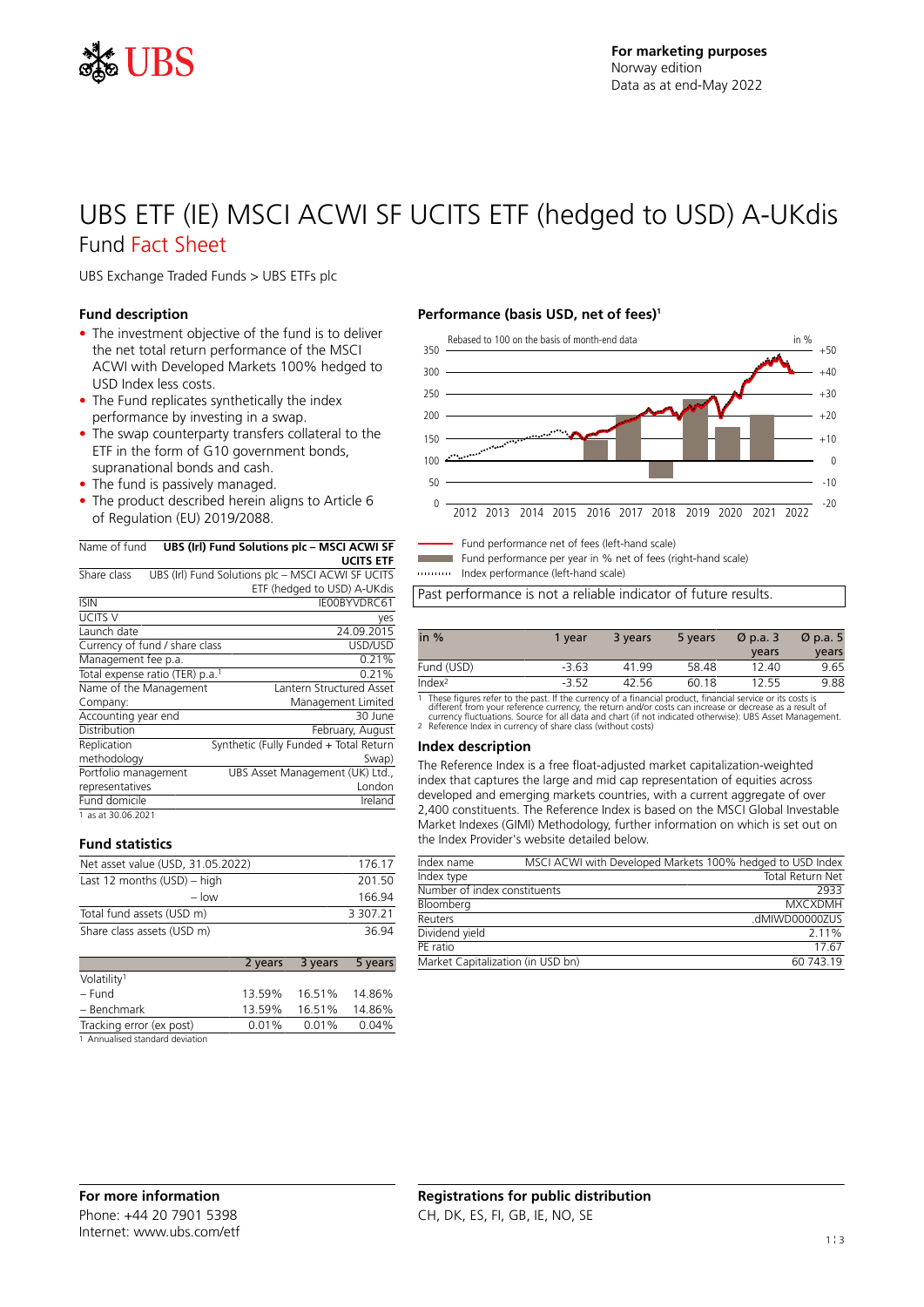# UBS ETF (IE) MSCI ACWI SF UCITS ETF (hedged to USD) A-UKdis

#### **Market exposure (%)**

|                      | Index |
|----------------------|-------|
| <b>United States</b> | 60.6  |
| Japan                | 5.5   |
| United Kingdom       | 3.9   |
| China                | 3.5   |
| Canada               | 3.3   |
| France               | 2.8   |
| Switzerland          | 2.5   |
| Germany              | 2.0   |
| Australia            | 2.0   |
| Others               | 13.9  |

#### **10 largest equity positions (%)**

|                | Index |
|----------------|-------|
| APPI F         | 4.02  |
| MICROSOFT CORP | 3 1 9 |
| AMAZON.COM     | 1.81  |
| AI PHABFT A    | 113   |
| AI PHABET C    | 1 N 7 |

#### **Benefits**

Clients benefit from the flexibility of an exchange-traded investment.

Provides access to this segment of the market with a single transaction.

Optimised risk/return profile thanks to a broad diversification across a range of countries and sectors.

The fund offers a high degree of transparency and cost efficiency.

UCITS compliant fund.

#### **Sector exposure (%)**

|                           | Index |
|---------------------------|-------|
| Information Technology    | 21.3  |
| <b>Financial Services</b> | 14.8  |
| Health Care               | 123   |
| Consumer Discretionary    | 11.0  |
| Industrials               | 9.4   |
| Communication Services    | 7.8   |
| Consumer Staples          | 7.3   |
| Energy                    | 5.2   |
| Materials                 | 5.2   |
| Utilities                 | 3.1   |
| Real estate               | 2.8   |

|                          | Index |
|--------------------------|-------|
| TFSI A                   | 1.07  |
| TAIWAN SEMICONDUCTOR MEG | 0.78  |
| JOHNSON & JOHNSON        | O 78  |
| UNITEDHEALTH GROUP       | O 77  |
| <b>NVIDIA</b>            |       |

#### **Risks**

The fund delivers the return of a broadly diversified equity index and may therefore be subject to high fluctuations in value. For this reason, an investment horizon of at least five years and corresponding risk tolerance and capacity are required. The returns payable on the fund are dependant on payments received by the fund from the swap counterparty under the terms of the relevant swap and, therefore, are subject to the credit risk of the swap counterparty. In the event that the swap counterparty defaults under the terms of the relevant swap, the fund may suffer a loss. Every fund has specific risks, which can significantly increase under unusual market conditions. Sustainability risks are not considered as part of the Index selection process. Therefore, sustainability risks are not systematically integrated. The fund's assets are passively managed. As a result, the net asset value of the fund's assets is materially dependent on the performance of the underlying investments. Losses that could be avoided via active management will not be offset.

#### **Listing and trading information**

| Eisenig and craanig information |                  |                            |                         |                    |                |  |
|---------------------------------|------------------|----------------------------|-------------------------|--------------------|----------------|--|
| Exchange                        | Trading currency | Trading hours (local time) | <b>Bloomberg Ticker</b> | <b>Reuters RIC</b> | iNAV Bloomberg |  |
| SIX Swiss Exchange              | USD.             | 09:00am - 05:30pm CET      | ACUUKD SW               | ACUUKD.S           | IACUUKD        |  |